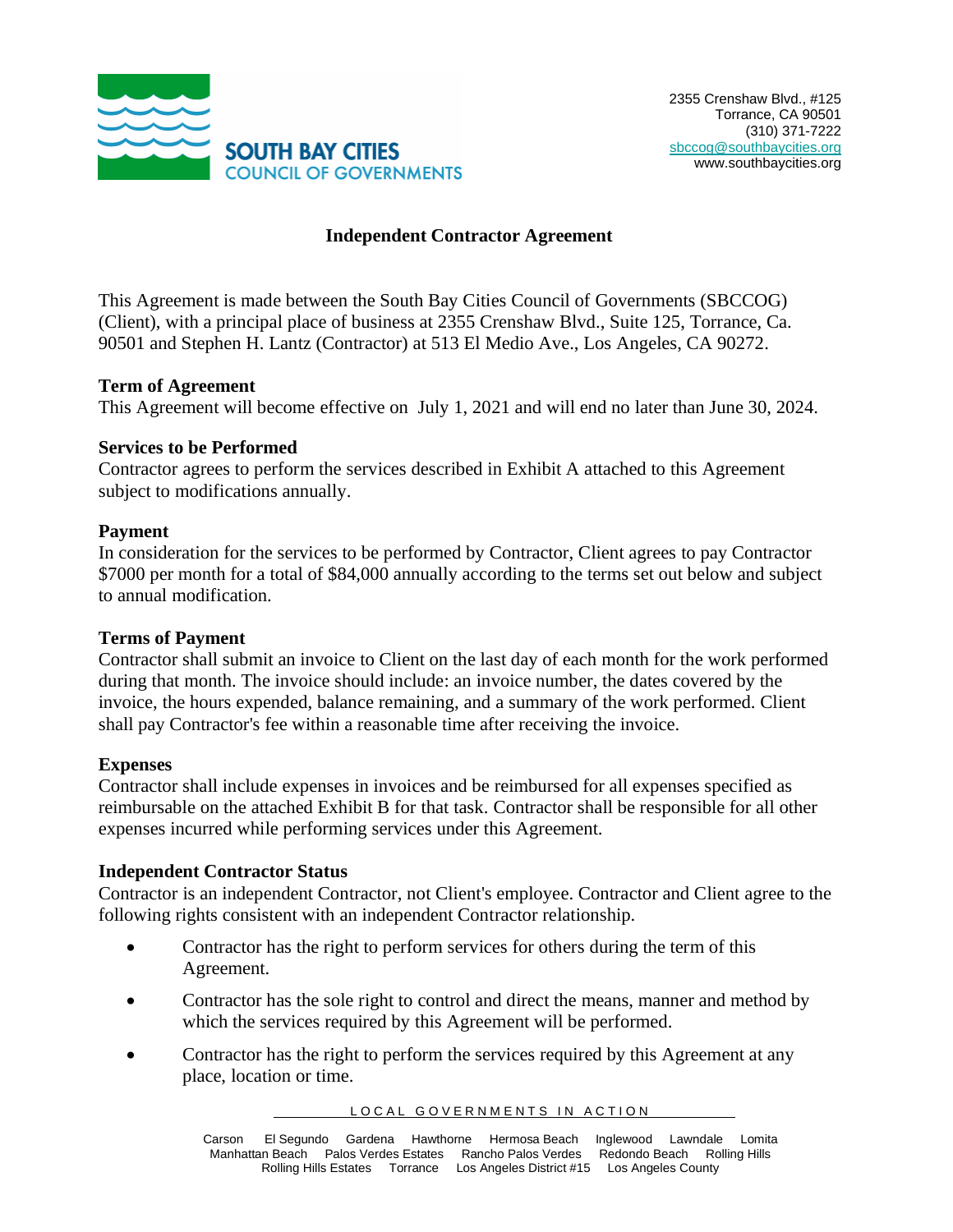- Contractor will furnish all equipment and materials used to provide the services required by this Agreement.
- Contractor shall not receive any training from Client in the skills necessary to perform the services required by this Agreement.
- Client shall not require Contractor to devote full time to performing the services required by this Agreement.

#### **Subcontracting**

Contractor shall not subcontract work under this Agreement without the express written consent of the SBCCOG. It is mutually understood and acknowledged that SBCCOG is entering into this Agreement with Contractor in specific reliance on its professional qualifications.

## **Other Employment**

SBCCOG acknowledges that Contractor may be engaged in consulting work for other clients on issues similar to those on which Contractor is working with SBCCOG, and agrees that as such other activities arise they should be reviewed with the SBCCOG Executive Director to determine that they do not create any conflict of interest with the services provided to SBCCOG hereunder. Any consulting contract with or Metro would be considered a conflict of interest and disallowed.

## **Business Permits, Certificates and Licenses**

Contractor has complied with all federal, state and local laws requiring business permits, certificates and licenses required to carry out the services to be performed under this Agreement.

### **State and Federal Taxes**

Client will not:

- withhold FICA (Social Security and Medicare taxes) from Contractor's payments or make FICA payments on Contractor's behalf
- make state or federal unemployment compensation contributions on Contractor's behalf, or
- withhold state or federal income tax from Contractor's payments.

#### **Fringe Benefits**

Contractor understands that Contractor is not eligible to participate in any employee pension, health, vacation pay, sick pay or other fringe benefit plan of Client.

#### **Workers' Compensation**

Client shall not obtain workers' compensation insurance on behalf of Contractor.

#### **Unemployment Compensation**

Client shall make no state or federal unemployment compensation payments on behalf of Contractor. Contractor will not be entitled to these benefits in connection with work performed under this Agreement.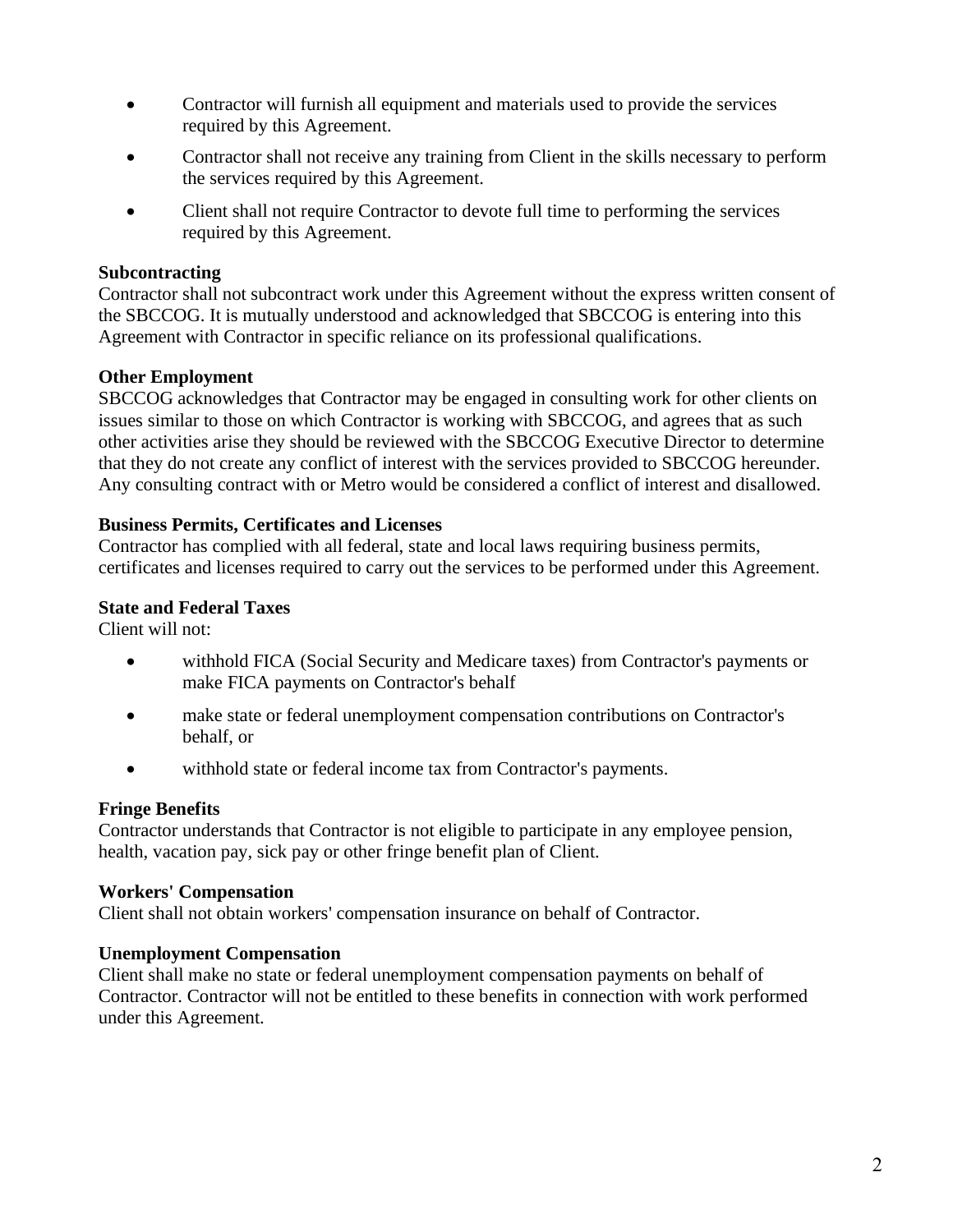### **Insurance**

Client shall not provide any insurance coverage of any kind for Contractor or Contractor's employees or contract personnel.

### **Indemnity**

Contractor and Client shall mutually indemnify and hold the other party harmless from any loss or liability arising from performing services under this Agreement.

## **Terminating the Agreement**

Either party may terminate this Agreement any time by giving thirty days written notice to the other party of the intent to terminate.

## **Exclusive Agreement**

This is the entire Agreement between Contractor and Client.

## **Severability**

If any part of this Agreement is held unenforceable, the rest of the Agreement will continue in effect provided that the principal purposes of the parties are not thereby frustrated.

## **Applicable Law**

This Agreement will be governed by the laws of the state of California.

## **Notices**

All notices and other communications in connection with this Agreement shall be in writing and shall be considered given as follows:

- when delivered personally to the recipient's address as stated on this Agreement
- three days after being deposited in the United States mail, with postage prepaid to the recipient's address as stated on this Agreement, orwhen sent by fax or e-mail to the recipient known to the person giving notice. Notice is effective upon receipt provided that a duplicate copy of the notice is promptly given by first class mail, or the recipient delivers a confirmation of receipt.

# **No Partnership**

This Agreement does not create a partnership relationship. Contractor does not have authority to enter into contracts on Client's behalf.

# **Resolving Disputes**

If a dispute arises under this Agreement, prior to instituting litigation the parties agree to first try to resolve the dispute with the help of a mutually agreed-upon mediator in California. Any costs and fees other than attorney fees associated with the mediation shall be shared equally by the parties.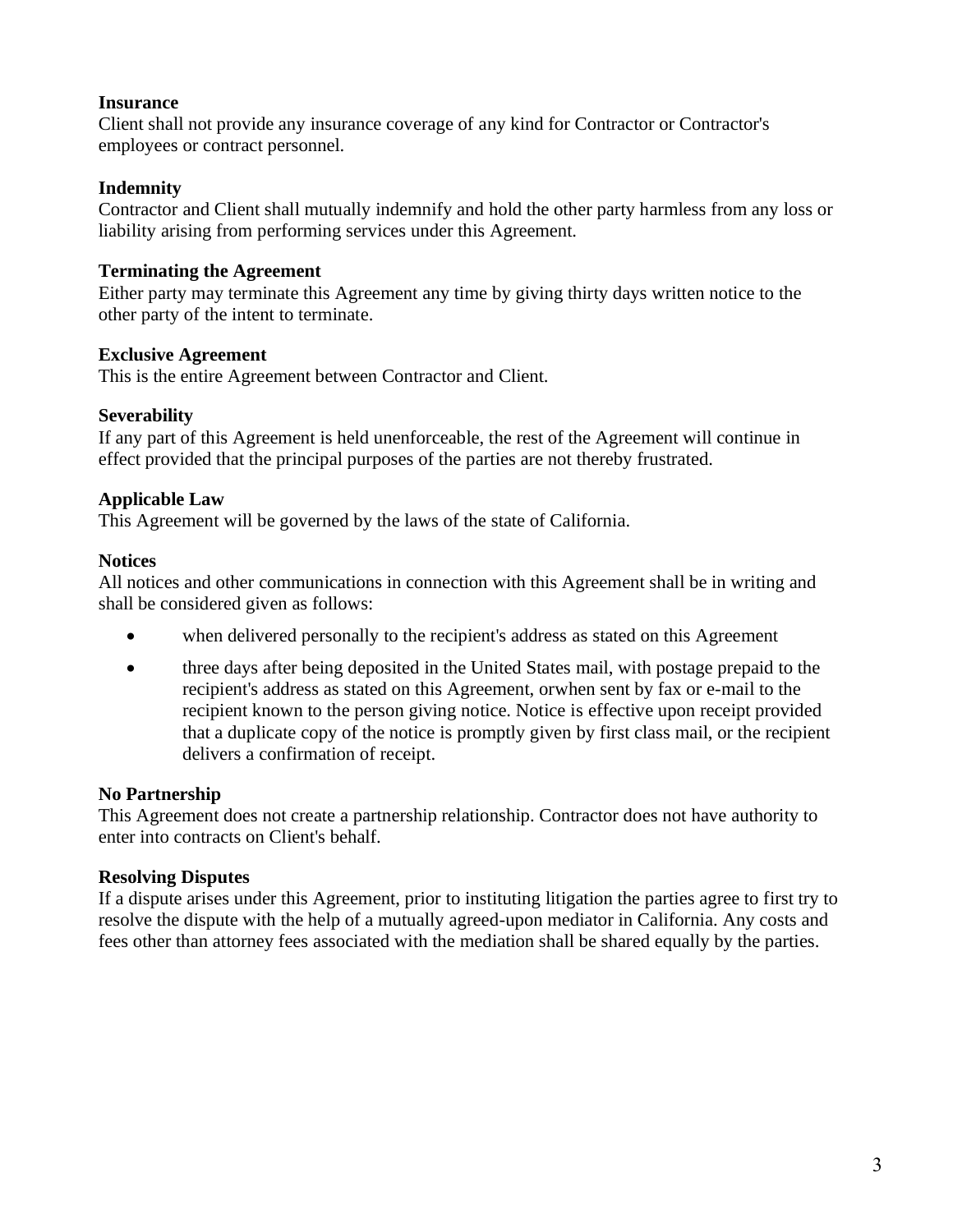### **Signatures**

# **Client: South Bay Cities Council of Governments**\_\_\_\_\_\_\_\_\_\_\_\_\_\_

| $\mathbf{B} \mathbf{y}$ : | Oliva Valentine         |
|---------------------------|-------------------------|
| Olivia Valentine          |                         |
| (Signature)               | (Typed or Printed Name) |
| Title: SBCCOG Chair       |                         |
|                           |                         |

Date: \_\_\_\_\_\_\_\_\_\_\_\_\_\_\_\_\_\_\_\_\_\_\_\_\_\_\_\_\_\_\_\_\_\_\_

#### **Contractor: Stephen H. Lantz**

| By:                  | : Stephen H. Lantz      |
|----------------------|-------------------------|
| (Signature)          | (Typed or Printed Name) |
| Title:<br>Contractor |                         |

Date: \_\_\_\_\_\_\_\_\_\_\_\_\_\_\_\_\_\_\_\_\_\_\_\_\_\_\_\_\_

# **If Agreement Is Faxed:**

Contractor and Client agree that this Agreement will be considered signed when the signature of a party is delivered by facsimile or e-mail transmission. Signatures transmitted by facsimile or email transmission shall have the same effect as original signatures.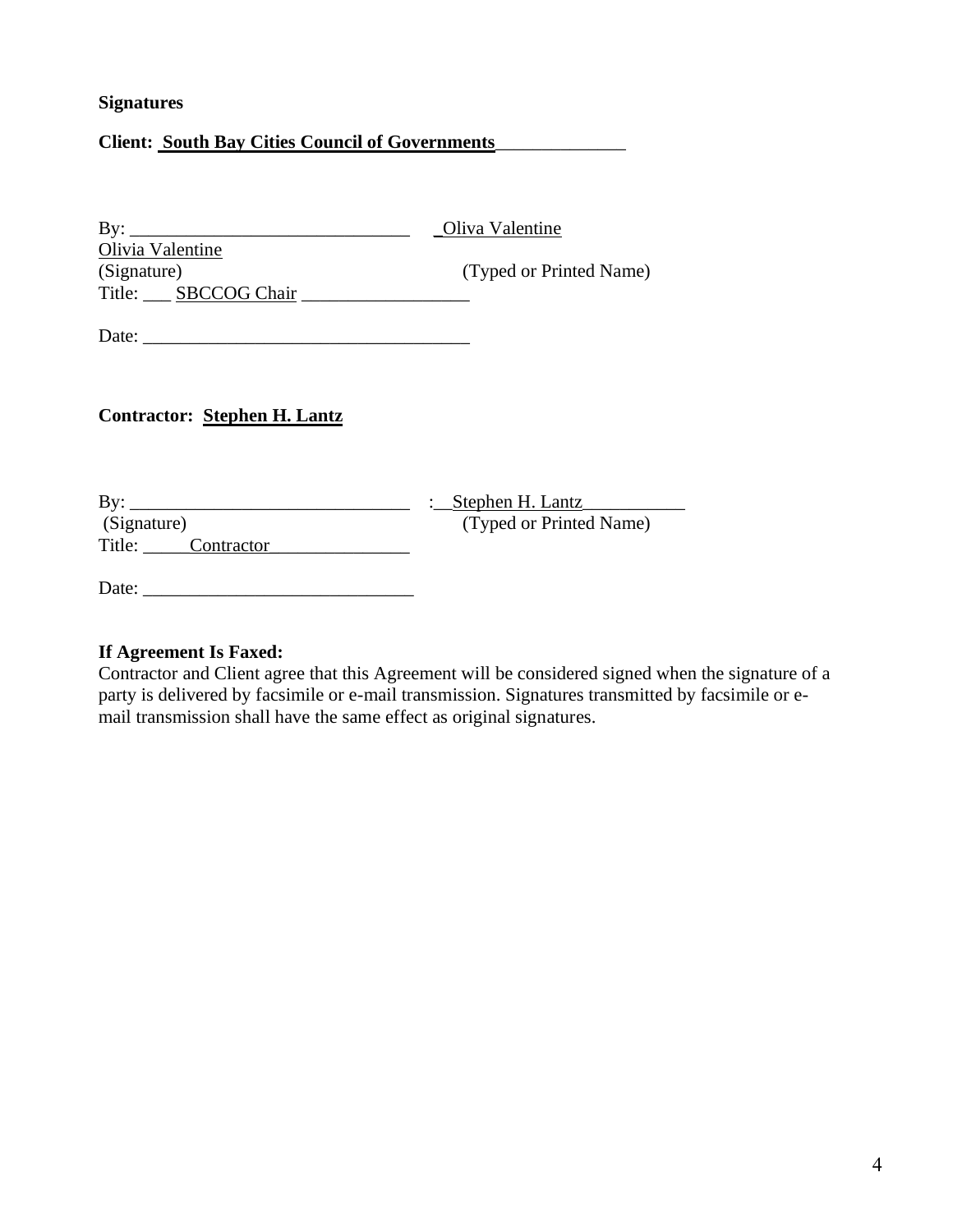# **EXHIBIT A**

# **Transportation Advisory Services to the SBCCOG**

#### **1. South Bay Transportation Funding Programs Responsibilities**

- **1.1.** Measure R South Bay Highway Program; Measure M Multi-Year Subregional Programs; Measure R Decennial Transit Transfer Program (Policy Only)
	- **1.1.1.** Metro Budget Request Project List Development
	- **1.1.2.** Intergovernmental Coordination (lead agencies, Metro, Caltrans)
	- **1.1.3.** Lead Agency Trainings & Program Orientations
	- **1.1.4.** Public Outreach / Special Events / Media Relations
	- **1.1.5.** Program Administration (funding agreements, invoicing, audits)

#### **2. Broadband/Fiber Program Responsibilities**

- **2.1.** Provide policy guidance and advisory services to assist with South Bay Fiber Network (network project) delivery
- **2.2.** Provide policy guidance and advisory services regarding the use of the South Bay Fiber Network in the development of applications for both transportation and nontransportation uses
- **2.3.** Provide coordination services between SBCCOG, SBCCOG member agencies, other public agencies, and private companies/firms as it relates to the development of applications for both transportation and non-transportation uses

#### **3. Local Travel Network Project Responsibilities**

- **3.1.** Provide policy guidance and advisory services to assist with the delivery of the Local Travel Network program of projects
- **3.2.** Intergovernmental Coordination (lead agencies, Metro, Caltrans)

#### **4. General SBCCOG Transportation Policy Responsibilities**

#### **4.1.**Authorship Services

- **4.1.1.** Prepare Monthly Transportation Update for inclusion in SBCCOG meeting agendas
- **4.1.2.** Review and edit draft SBCCOG working group/committee agenda items prepared by SBCCOG staff
- **4.1.3.** Draft policy, comment, and other letters related to South Bay transportation priorities, concerns, issue areas, and advocacy areas
- **4.2.**Policy Monitoring and Advisory Services
	- **4.2.1.** Rail development (including but not limited to: Metro Green Line South Extension; Metro Crenshaw-LAX Corridor; Metro Airport Connector Project; Crenshaw-LAX Northern Extension; Inglewood Automated People Mover; Sepulveda Pass Project; Green Line extensions east or south of the Crenshaw station, system-wide rail development considerations)
		- **4.2.1.1.** Other rail-related issues including but not limited to Metro First/Last Mile Program and 3% Local Contribution requirement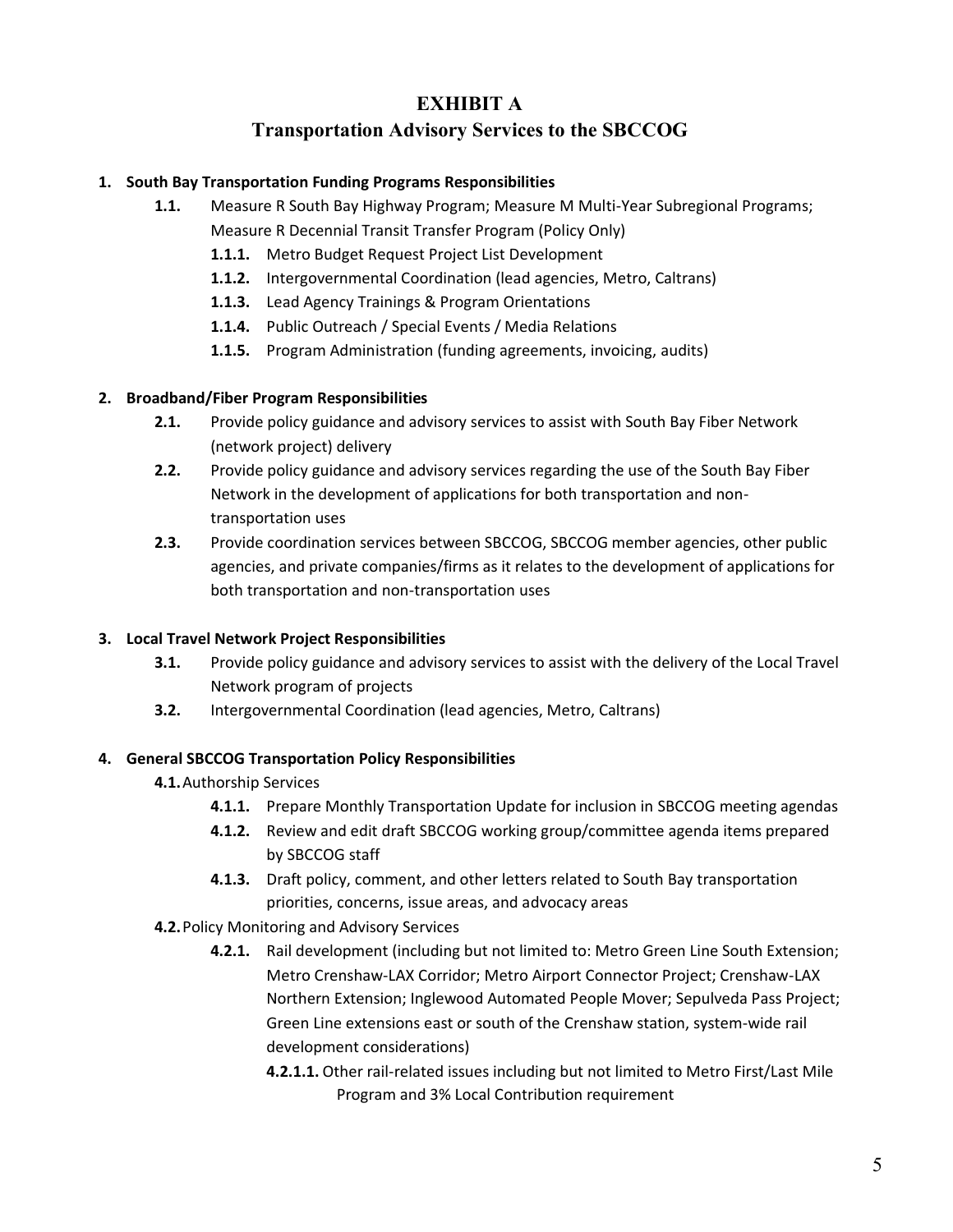- **4.2.2.** Highway/Road issues (including but not limited to: ExpressLane Program expansion; I-405 South Bay Curve; Goods Movement; Transportation Demand Management; MicroTransit; Congestion Pricing; Transit Oriented Development)
- **4.3.**Sustainable South Bay Strategy
	- **4.3.1.** Assist, as requested, SBCCOG to develop and implement sustainable development strategies related to transportation, such as neighborhood-oriented development
- **4.4.**Inter-Governmental and Inter-Agency Coordination and Monitoring
	- **4.4.1.** Metro Committees: Monitor and report to the Executive Director any agenda items of interest to the South Bay with recommended actions relating to business conducted via Metro's committees (including but not limited: Board of Directors; Policy Advisory Committee; Finance, Budget and Audit Committee; Planning and Programming Committee; Operations, Safety, and Customer Experience Committee; Construction Committee; Executive Management Committee)
	- **4.4.2.** Metro Initiatives: Monitor and report to the Executive Director on various Metro Initiatives of interest to the South Bay with recommended actions. (Metro Initiatives include but are not limited to: NextGen Bus Plan; Active Transportation Program; Metro Service Recovery; Fare Policies; MicroTransit; ExpressLanes; Congestion Pricing and others)
	- **4.4.3.** Caltrans: Monitor and report to the Executive Director items of interest to the South Bay with recommended actions relating to Caltrans/State transportation policies, initiatives, programs, and projects
	- **4.4.4.** SBCCOG Member Agencies: With Executive Director and SBCCOG staff, work with SBCCOG Board Members and local jurisdiction staff to continue building relationships and understanding issues
	- **4.4.5.** Interface on transportation issues on behalf of the SBCCOG and manage SBCCOG relationships with Metro, Caltrans, SCAG, California Transportation Commission, Federal Highway Administration, and other transportation agencies and organizations
	- **4.4.6.** SBCCOG Transportation Legislative Strategy: Work with Executive Director and SBCCOG staff regarding legislative transportation priorities and strategy development
	- **4.4.7.** Train SBCCOG staff on transportation policies
- **4.5.** Transportation Funding Monitoring and Development: Work with SBCCOG and Member Agency staff and other stakeholders in the identification and development of new funding sources (such as Federal or State grant programs) to develop and implement South Bay transportation, transit, and broadband projects and priorities
- **4.6.** Support the SBCCOG Executive Director, Board, and staff on other transportation related matters, as requested or assigned.